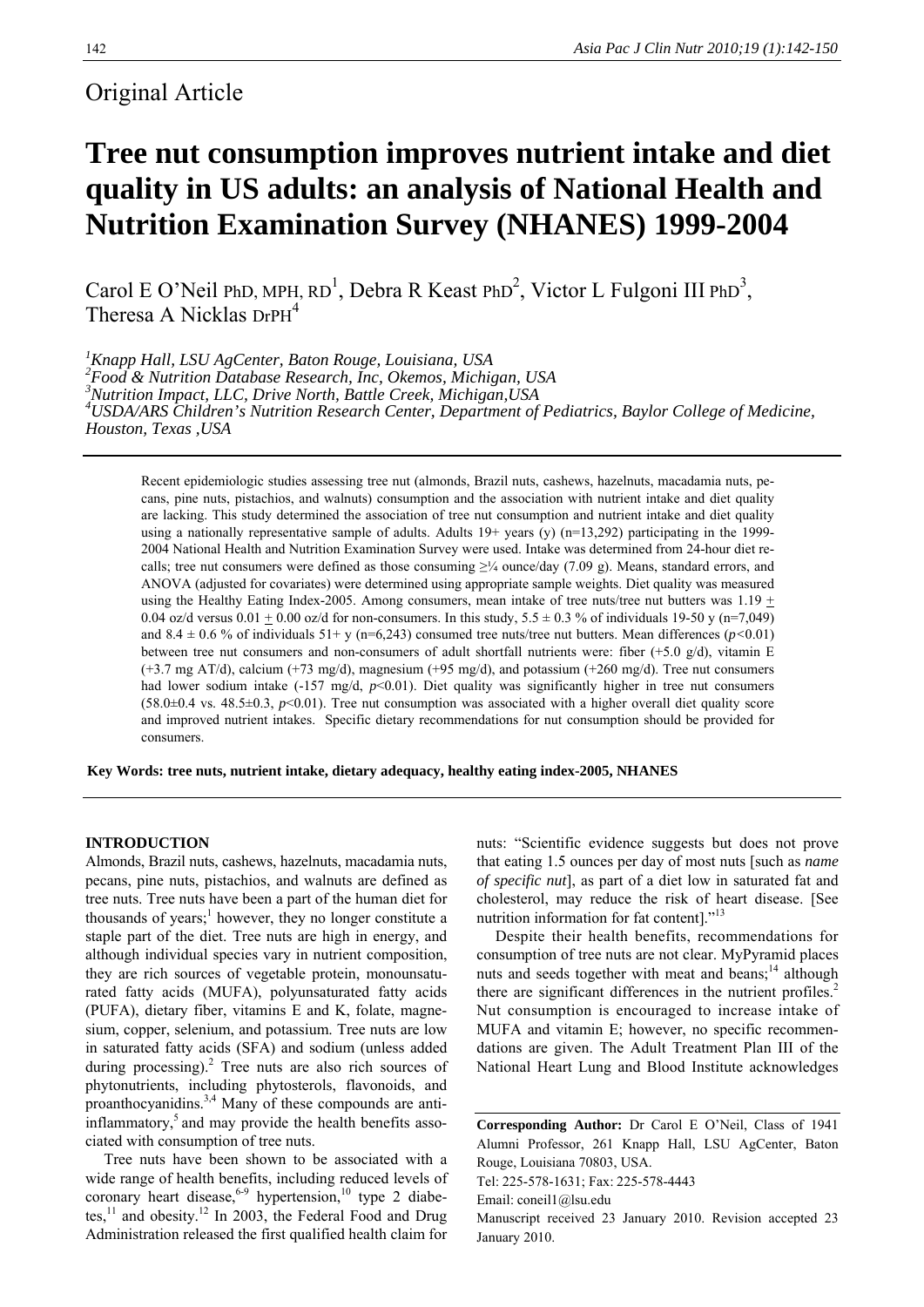the role of nuts in a healthy diet, but merely advocates that nuts should fit the energy and fat goals.<sup>15</sup> The Dietary Approaches to Stop Hypertension diet recommends 4-5 servings of nuts, seeds, or legumes per week to reduce blood pressure.<sup>16</sup> Nuts are also an important part of the Mediterranean food pattern. In the original Mediterranean food guide pyramid, nuts, along with legumes and seeds, constituted a separate food group; however, in the pattern released in 2009, nuts are grouped with all plant foods.<sup>17</sup> Without specific guidance, it is difficult for individuals to understand dietary recommendations.

Current consumption of nuts in the US is not well defined. The 1994-1996 Continuing Survey of Food Intakes by Individuals (CSFII) showed that 12% of males and 14% of females consumed tree nuts; consumption was more common in adults over the age of 40 (15%) than in younger adults and children  $(11\%)$ .<sup>18</sup> Tree nuts were consumed mainly as snacks (51%), followed by consumption at breakfast/brunch (24%). In adults 20-39, 40-59, and  $60+$  years (y) of age, the prevalence of consumption was 11%, 15%, and 15%, respectively. In those age groups, per capita consumption of tree nuts was 1.0, 1.6, and 1.2 grams/day, respectively.<sup>18</sup> Food availability data from the Economic Research Service suggests that consumption of tree nuts increased by 45% from 1995 to  $2005$ ;<sup>19</sup> however, since these are not consumption data, it is not clear if the prevalence of consumption increased or if the *per capita* consumption increased. King *et al.*20 in a brief report of What We Eat in America 2001-2004 reported that nuts (including tree nuts and peanuts) were consumed by 34% of the population in snacks, peanut butter, or as ingredients in recipes. Average consumption of nuts was 7.3 g/d, and peanuts were the most frequently consumed "nut." In Europe, the European Prospective Investigation into Cancer and Nutrition (EPIC) cohorts showed that in the 10 participating countries, total tree nut consumption was 1.13 g/d with 4.4% of the population consuming tree nuts. $2<sup>1</sup>$  There was a clear north to south increase in tree nut consumption, possibly reflecting cultural preferences or food availability.

No recent studies using a nationally representative US population have examined the prevalence of tree nut consumption and the association of consumption with diet. The objective of this study was to determine consumption levels and the association of tree nut consumption with nutrient intake and diet quality.

### **SUBJECTS AND METHODS**

#### *Study population*

Data from adults 19 y and older participating in the National Health and Nutrition Examination Surveys (NHANES) 1999-2000, 2001-2002, and 2003-2004 were combined for these analyses. Intake data were obtained from 24 hour recalls; recall data judged to be incomplete or unreliable by National Center for Health Statistics staff were excluded from analyses. Detailed descriptions of the dietary interview methods are provided in the NHANES Dietary Interviews Procedure Manual, which includes pictures of the Computer-Assisted Dietary Interview system screens, measurement guides, and charts used to collect dietary information.<sup>22</sup> Pregnant or lactating females were ex-

cluded from the sample. This study was exempted by the LSU AgCenter Institutional Review Board.

#### *Food composition data*

The source of food composition data used to determine the gram amounts of tree nuts contained in survey foods was either the SR-Link file (the recipe database) of the Food and Nutrient Database for Dietary Studies  $(FNDDS)$ ,<sup>23</sup> or the USDA Food Commodity Intake Database (FCID).<sup>24</sup> The Nutrient Database for Standard Reference (SR) codes in the SR-Link file and commodity codes in the FCID were used to identify ingredients of survey foods that included the following tree nuts, or butters made from the following tree nuts: almonds, Brazil nuts, cashews, hazelnuts, macadamias, pecans, pistachios, walnuts, and pine nuts.

The gram amount of tree nuts and tree nut butters consumed was determined by applying the nut composition database to the respondent's 24-hour recall. The tree nut content per 100 grams was multiplied by the gram weight of the food consumed divided by 100. Tree nut intakes from each food consumed were aggregated over the entire day. Tree nut consumption was defined by intakes of at least ¼ ounce (7.09 grams) per day; non-consumers had an intake of less than  $\frac{1}{4}$  ounce tree nuts per day.

The NHANES, 1999-2000, database does not include intakes of vitamin A (RAE), α-tocopherol (mg), and vi $t_{\text{t}}$  tamin K ( $\mu$ g). Nutrient composition data for foods in the USDA FNDDS were used to add the intakes of vitamin K (µg) to the NHANES, 1999-2000, nutrient intake database. Similar foods were used in place of 140 survey foods that were missing from the FNDDS. The vitamin A (RAE) and  $\alpha$ -tocopherol (mg) content of all survey foods consumed were available from the USDA Database of Vitamin A (mcg RAE) and Vitamin E (mg AT) for NHANES 1999-2000. Food composition data to calculate MyPyramid food group intakes were obtained from the MyPyramid Equivalents Database for USDA Survey Food Codes, 1994-2002, Version  $1.0^{25}$  and for 2003-2004, Version  $2.0<sup>23</sup>$  The equivalents content per 100 grams was multiplied by the gram weight of food consumed divided by 100. The MyPyramid equivalents intake from foods consumed were aggregated over the entire day to calculate the MyPyramid equivalents intake per day. The new Healthy Eating Index (HEI-2005) was used to determine diet quality.<sup>26-28</sup> The whole fruit food composition data and SAS code used to calculate HEI-2005 scores were downloaded from the Center for Nutrition Policy and Promotion website.<sup>29</sup>

#### *Statistical analysis*

Sample-weighted data were used and all analyses were performed using SUDAAN Release 9.0.1 (Research Triangle Institute, Research Triangle Park, NC) to adjust the variance for the complex sample design. For the 6-years 1999-2004, a 6-year weight variable was created by assigning 2/3 of the 4 year weight for 1999-2002 if the person was sampled in 1999-2002 or assigning 1/3 of the 2 year weight for 2003-2004 if the person was sampled in 2003-04.

The sample-weighted percentages (and standard error of the percentages) of adults in nut consumption groups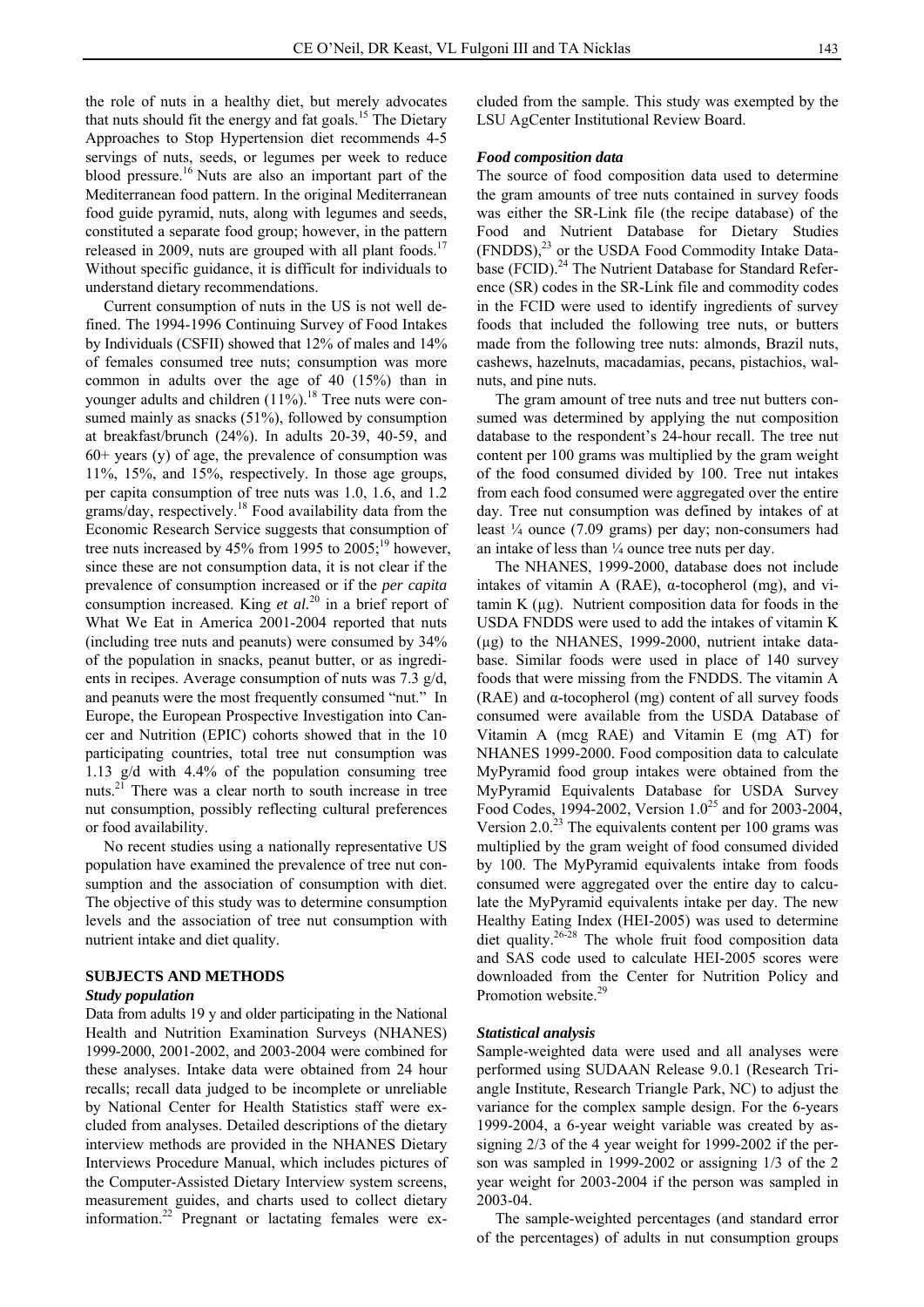were calculated using PROC CROSSTAB of SUDAAN. Least-square means (and the standard errors of the leastsquare means) were calculated using PROC REGRESS of SUDAAN.

Least-square mean intakes were adjusted for energy (Kcal), gender, age (years), and race-ethnicity. Gender, age (years), and race-ethnicity were covariates in the analysis of least-square mean energy intake.

#### **RESULTS**

Among adults 19+ y, mean intake of tree nuts/tree nut butters for consumers was  $1.19 \pm 0.04$  oz/d versus  $0.01 \pm$ 0.00 oz/d for non-consumers (data not shown). In this study,  $5.5 \pm 0.3$  % of individuals 19-50 years (n=7,049) and  $8.4 \pm 0.6$  % of individuals  $51+$  years (n=6,243) consumed tree nuts/tree nut butters. Table 1 shows the demographic distribution of tree nut consumers and nonconsumers. Tree nuts were significantly more likely to be consumed by adults 19-50 years of age, whites, and those individuals with a higher income and more education  $(p<0.01)$ ; there was no difference in tree nut consumption between the genders.

#### *Nutrient and food group intake*

Nutrient intake by consumers and non-consumers of tree nuts/tree nut butters is shown in Table 2. Energy intake was higher for tree nut consumers than non-consumers  $(10750 \pm 201 \text{ vs. } 9180 \pm 46 \text{ kJ/d}, p<0.01)$ ; thus, subsequent analyses of nutrient intake were also adjusted for energy intake. Tree nut consumers had significantly higher intakes of total fat; MUFA; PUFA; fiber; vitamins A, E, K, B-6, and C; thiamin; riboflavin; folate; calcium; phosphorus; magnesium; iron; zinc; copper; and potassium ( $p$ <0.01 for all except calcium  $p$ <0.05) than nonconsumers. In addition, consumers had lower intakes of carbohydrates, alcohol, and sodium  $(p<0.01)$  than nonconsumers of tree nuts.

Tree nut consumers had greater  $(p<0.01)$  intakes of MyPyramid food groups (Table 3) such as total fruit, whole fruit, dark green/orange vegetables, whole grains, meat equivalents, nuts/seeds, and oils, and lower  $(p<0.01)$ intakes of total grains, meat/poultry/fish, solid fat and added sugars as compared to non-consumers. Energy intake from solid fat, alcohol, and added sugars (SoFAAS) was significantly lower  $(p<0.01)$  in tree nut consumers compared with non-consumers. In addition, tree nut consumers had a higher  $(p<0.01)$  total HEI-2005 score than non-consumers (58.8  $\pm$  0.6 vs. 49.5  $\pm$  0.3) (Table 4). All component scores, with the exception of total vegetables, milk, and SFA were significantly higher  $(p<0.01)$  in tree nut consumers than non-consumers.

|                                      | Ages $19+Yr$              |          | Tree Nuts & Tree Nut Butters      |          |                                        |          |  |  |
|--------------------------------------|---------------------------|----------|-----------------------------------|----------|----------------------------------------|----------|--|--|
| Demographic Group                    | $(n = 13,292)$            |          | $>1/4$ oz (7.09 g)<br>$(n = 749)$ |          | $< 1/4$ oz (7.09 g)<br>$(n = 12, 543)$ |          |  |  |
|                                      | <b>SE</b><br>$\pm$<br>Pct | Sample n | <b>SE</b><br>Pct<br>$\pm$         | Sample n | <b>SE</b><br>Pct<br>$\pm$              | Sample n |  |  |
| Age group *                          |                           |          |                                   |          |                                        |          |  |  |
| $19-50$ years                        | $62.5 \pm 0.9$            | 7,049    | $52.3 \pm 2.4$                    | 314      | $63.2 \pm 0.8$                         | 6,735    |  |  |
| $51 + \text{years}$                  | $37.5 \pm 0.9$            | 6,243    | $47.7 \pm 2.4$                    | 435      | $36.8 \pm 0.8$                         | 5,808    |  |  |
| Gender                               |                           |          |                                   |          |                                        |          |  |  |
| Male                                 | $49.2 \pm 0.4$            | 6,747    | $49.9 \pm 2.1$                    | 394      | $49.2 \pm 0.5$                         | 6,353    |  |  |
| Female                               | $50.8 \pm 0.4$            | 6,545    | $50.1 \pm 2.1$                    | 355      | $50.8 \pm 0.5$                         | 6,190    |  |  |
| Ethnicity <sup>*</sup>               |                           |          |                                   |          |                                        |          |  |  |
| White, non-Hispanic                  | $72.7 \pm 1.7$            | 6,613    | $83.9 \pm 2.0$                    | 489      | $71.9 \pm 1.8$                         | 6,124    |  |  |
| Black, non-Hispanic                  | $10.8 \pm 1.0$            | 2,702    | $5.7 \pm 1.0$                     | 94       | $11.2 \pm 1.0$                         | 2,608    |  |  |
| Mexican American &<br>Other Hispanic | $12.8 \pm 1.6$            | 3,620    | $7.4 \pm 1.2$                     | 150      | $13.2 \pm 1.6$                         | 3,470    |  |  |
| Other, incl. multi-racial            | $3.7 \pm 0.4$             | 357      | $3.0 \pm 0.7$                     | 16       | $3.7 \pm 0.4$                          | 341      |  |  |
| Education *                          |                           |          |                                   |          |                                        |          |  |  |
| Less than High School                | $20.6 \pm 0.7$            | 4,399    | $10.2 \pm 1.6$                    | 137      | $21.3 \pm 0.7$                         | 4,262    |  |  |
| HS Diploma or GED                    | $26.5 \pm 0.8$            | 3,235    | $20.8 \pm 1.7$                    | 157      | $26.9 \pm 0.8$                         | 3,078    |  |  |
| More than High School                | $53.0 \pm 1.0$            | 5,633    | $69.0 \pm 2.2$                    | 455      | $51.8 \pm 1.0$                         | 5,178    |  |  |
| Poverty Income Ratio *               |                           |          |                                   |          |                                        |          |  |  |
| $\leq$ 100%                          | $13.2 \pm 0.7$            | 2,376    | $6.0 \pm 1.0$                     | 72       | $13.7 \pm 0.7$                         | 2,304    |  |  |
| 101-185%                             | $17.2 \pm 0.8$            | 2,875    | $11.8 \pm 1.1$                    | 111      | $17.6 \pm 0.8$                         | 2,764    |  |  |
| 186-350%                             | $23.6 \pm 0.7$            | 3,064    | $19.9 \pm 1.8$                    | 161      | $23.9 \pm 0.7$                         | 2,903    |  |  |
| $>350\%$                             | $38.6 \pm 1.3$            | 3,811    | $56.4 \pm 2.5$                    | 349      | $37.4 \pm 1.3$                         | 3,462    |  |  |
| Income not reported                  | $7.4 \pm 0.6$             | 1,166    | $6.0 \pm 1.3$                     | 56       | $7.5 \pm 0.6$                          | 1,110    |  |  |

Source: NHANES, 1999-2004, adults 19 years and older, excluding pregnant or lactating females

Sample-weighted percentage and standard error are estimated using PROC CROSSTAB of SUDAAN.

\* Chi-square test was significant at *p* <0.01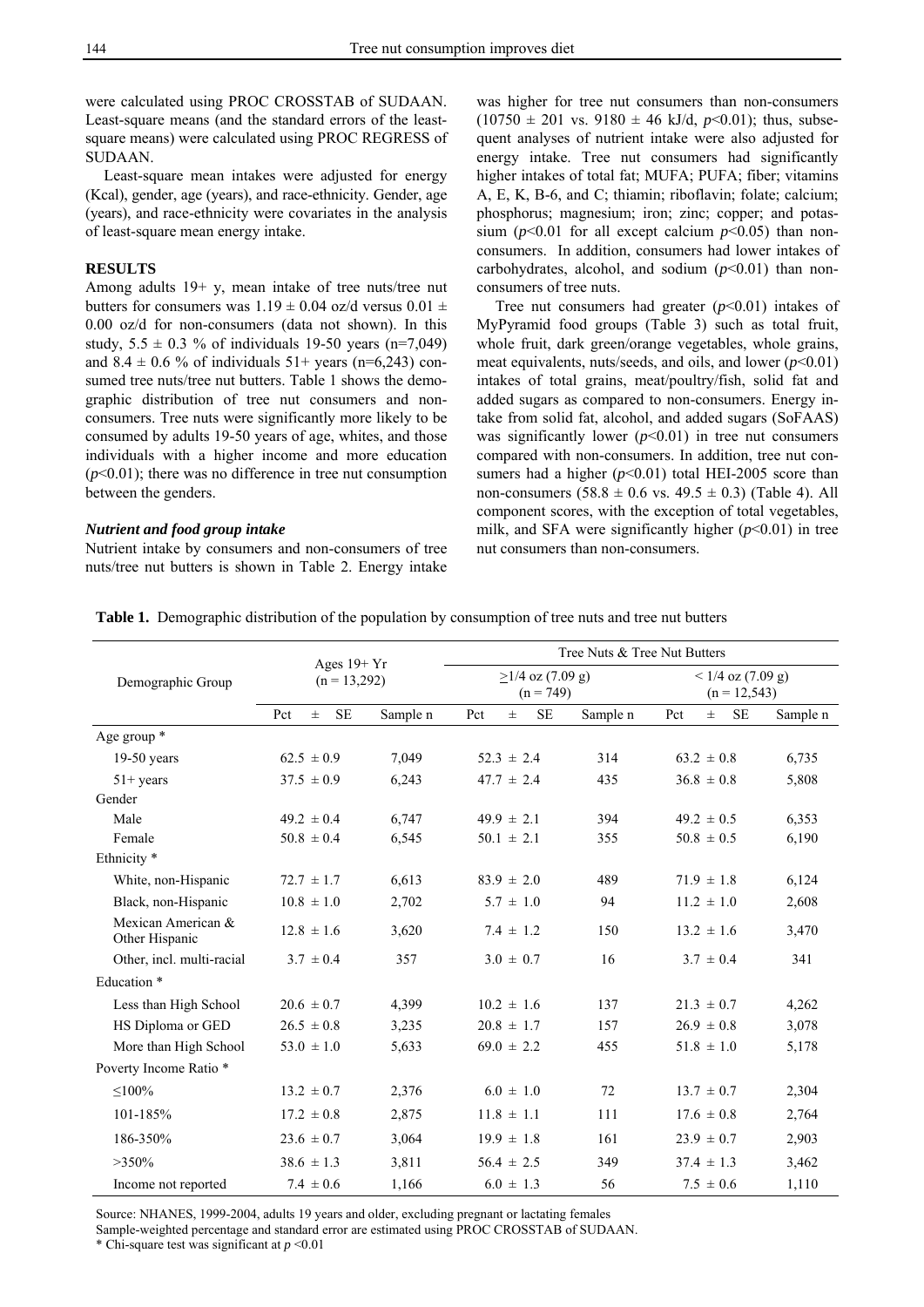|                                            |      |          |                | Tree Nuts & Tree Nut Butters |                                   |                |                                       |      |          |                |
|--------------------------------------------|------|----------|----------------|------------------------------|-----------------------------------|----------------|---------------------------------------|------|----------|----------------|
| Ages $19+Yr$<br>Nutrient<br>$(n = 13,292)$ |      |          |                |                              | $>1/4$ oz (7.09 g)<br>$(n = 749)$ |                | $<1/4$ oz (7.09 g)<br>$(n = 12, 543)$ |      |          |                |
| Food energy (kJ)                           | 9285 | $\pm$    | 42             | 10750                        | $_{\pm}$                          | 201            | $***$                                 | 9180 | $_{\pm}$ | 46             |
| Food energy (Kcal)                         | 2218 | $\pm$    | 10             | 2568                         | 士                                 | 48             | $* *$                                 | 2193 | $_{\pm}$ | 11             |
| Protein $(g)$                              | 82.3 | $\pm$    | 0.4            | 83.7                         | 士                                 | 1.8            |                                       | 82.2 | $\pm$    | 0.4            |
| Total fat (g)                              | 83.0 | $\pm$    | 0.4            | 93.5                         | 士                                 | 1.3            | $* *$                                 | 82.3 | $\pm$    | 0.4            |
| Saturated fat $(g)$                        | 27.2 | $\pm$    | 0.1            | 26.9                         | 士                                 | 0.6            |                                       | 27.3 | $\pm$    | 0.1            |
| Monounsaturated fat (g)                    | 31.1 | $\pm$    | 0.2            | 37.2                         | 士                                 | 0.5            | **                                    | 30.7 | 士        | 0.2            |
| Polyunsaturated fat (g)                    | 17.2 | $\pm$    | 0.1            | 21.7                         | 士                                 | 0.4            | **                                    | 16.9 | 士        | 0.1            |
| Cholesterol (mg)                           | 289  | $\pm$    | 3              | 276                          | $\pm$                             | 11             |                                       | 290  | $\pm$    | 3              |
| Carbohydrate (g)                           | 273  | $\pm$    | 1              | 262                          | 士                                 | $\overline{3}$ | **                                    | 274  | $\pm$    | 1              |
| Total dietary fiber (g)                    | 15.7 | $\pm$    | 0.2            | 20.3                         | 士                                 | 0.5            | $* *$                                 | 15.3 | $_{\pm}$ | 0.2            |
| Alcohol (g)                                | 11.9 | $\pm$    | 0.5            | 6.8                          | 士                                 | 1.2            | **                                    | 12.2 | $\pm$    | 0.5            |
| Vitamin A (g RAE)                          | 611  | $\pm$    | 10             | 729                          | 士                                 | 27             | $* *$                                 | 602  | $\pm$    | 10             |
| Alpha Tocopherol (mg)                      | 7.1  | $_{\pm}$ | 0.1            | 10.5                         | 士                                 | 0.3            | **                                    | 6.8  | $\pm$    | 0.1            |
| Vitamin C (mg)                             | 92.5 | $_{\pm}$ | 1.8            | 106.0                        | 士                                 | 5.2            | $* *$                                 | 91.6 | $\pm$    | 1.8            |
| Vitamin K (mcg)                            | 90.6 | $\pm$    | 2.2            | 134.9                        | 士                                 | 7.7            | **                                    | 87.4 | $\pm$    | 2.2            |
| Thiamin (mg)                               | 1.64 | $\pm$    | 0.01           | 1.75                         | 士                                 | 0.04           | $* *$                                 | 1.63 | $\pm$    | 0.01           |
| Riboflavin (mg)                            | 2.14 | $\pm$    | 0.02           | 2.28                         | 士                                 | 0.05           | $* *$                                 | 2.14 | $_{\pm}$ | 0.02           |
| Niacin $(mg)$                              | 23.6 | $\pm$    | 0.2            | 23.6                         | 士                                 | 0.5            |                                       | 23.6 | $\pm$    | 0.2            |
| Vitamin B-6 (mg)                           | 1.87 | $\pm$    | 0.02           | 2.11                         | $_{\pm}$                          | 0.07           | **                                    | 1.85 | $\pm$    | 0.02           |
| Total folate (mcg)                         | 398  | $_{\pm}$ | 4              | 446                          | 士                                 | 14             | $* *$                                 | 395  | $\pm$    | $\overline{4}$ |
| Vitamin B-12 (mcg)                         | 5.2  | $\pm$    | 0.1            | 5.1                          | 士                                 | 0.3            |                                       | 5.2  | 士        | 0.1            |
| Calcium (mg)                               | 857  | $\pm$    | 7              | 925                          | $\pm$                             | 27             | *                                     | 852  | $\pm$    | $\,$ 8 $\,$    |
| Phosphorus (mg)                            | 1328 | $_{\pm}$ | 6              | 1474                         | 士                                 | 26             | **                                    | 1317 | $\pm$    | 6              |
| Magnesium (mg)                             | 283  | $\pm$    | $\overline{2}$ | 372                          | 士                                 | 5              | $* *$                                 | 277  | $\pm$    | $\overline{2}$ |
| Iron $(mg)$                                | 15.6 | $\pm$    | 0.1            | 16.8                         | 士                                 | 0.3            | $* *$                                 | 15.5 | $\pm$    | 0.1            |
| $Zinc$ (mg)                                | 12.0 | $\pm$    | 0.1            | 12.8                         | $_{\pm}$                          | 0.3            | $* *$                                 | 11.9 | $\pm$    | 0.1            |
| Copper (mg)                                | 1.31 | $\pm$    | 0.01           | 1.84                         | 士                                 | 0.03           | $* *$                                 | 1.27 | 士        | 0.01           |
| Sodium (mg)                                | 3464 | $_{\pm}$ | 17             | 3179                         | 士                                 | 58             | **                                    | 3484 | 士        | 17             |
| Potassium (mg)                             | 2747 | $_{\pm}$ | 17             | 2990                         | 士                                 | 38             | $* *$                                 | 2730 | $\pm$    | 18             |

**Table 2.**LS-mean daily nutrient intake by consumption of tree nuts and tree nut butters

Source: NHANES, 1999-2004, ages 19 years and older, excluding pregnant/lactating females.

Sample-weighted least-square mean and standard error are estimated using PROC REGRESS of SUDAAN.

Covariates with nutrients include energy (Kcal), gender, race-ethnicity, and age (years).

Gender, race-ethnicity, and age (years) were covariates with energy (Kcal).

Abbreviations:  $oz = ounce$ ;  $g = gram$ ;  $mg = milligram$ ;  $mcg = microgram$ 

\* Nut consumption groups differ significantly at  $p < 0.05$ 

\*\* Nut consumption groups differ significantly at *p* < 0.01

## **DISCUSSION**

These data indicate that the prevalence of tree nut and tree nut butter consumption by US adults was low, with only 5.5% and 8.4% of participants 19-50 y and  $51+$  y, respectively consuming these menu items. In this study, the average amount consumed on the day of the recall was 1.2 oz. The definition of nut consumption  $(\geq)$ <sup>1</sup>/4 oz. (7.09 g)/day) used for this study was selected since small amounts of nuts are present in a wide variety of foods, including cookies, cereal bars, breads, and candies, and we did not want those who consumed small amounts of these foods to be included in the nut consumption group. The USDA defines an ounce equivalent as 0.5 ounces (approximately 4  $g$ )<sup>14</sup> and per capita tree nut consumption was about 0.25 ounces (approximately 7  $g/d$ ); assuming intent, we chose to define tree nut consumers as those with  $\frac{1}{4}$  ounce or more per day.

These consumption percentages were lower than those shown in the CSFII study,<sup>18</sup> although they are consistent with the age trend shown in that study. Reasons for these differences are not clear, but may reflect the use of two dietary recalls for  $\text{CSFI}^{30}$  as compared with the single dietary recall used in this study. The percentage of consumers in this study was more consistent that observed in central  $(4.3\%)$  and southern  $(6.3\%)$  Europe.<sup>21</sup> The EPIC study also used a single 24 hour dietary recall.

Despite the relative low levels of consumption, tree nuts consumption was associated with improved nutrient intake and diet quality. Comparison of macronutrients suggested more favorable lipid intakes in tree nut consumers than in non-consumers, presumably due to the lipid profile of tree nuts.<sup>31</sup> Tree nuts are low in SFA and high in MUFA and PUFA, including omega-6 and omega-3 fatty acids [walnuts].<sup>32</sup> The absolute intake of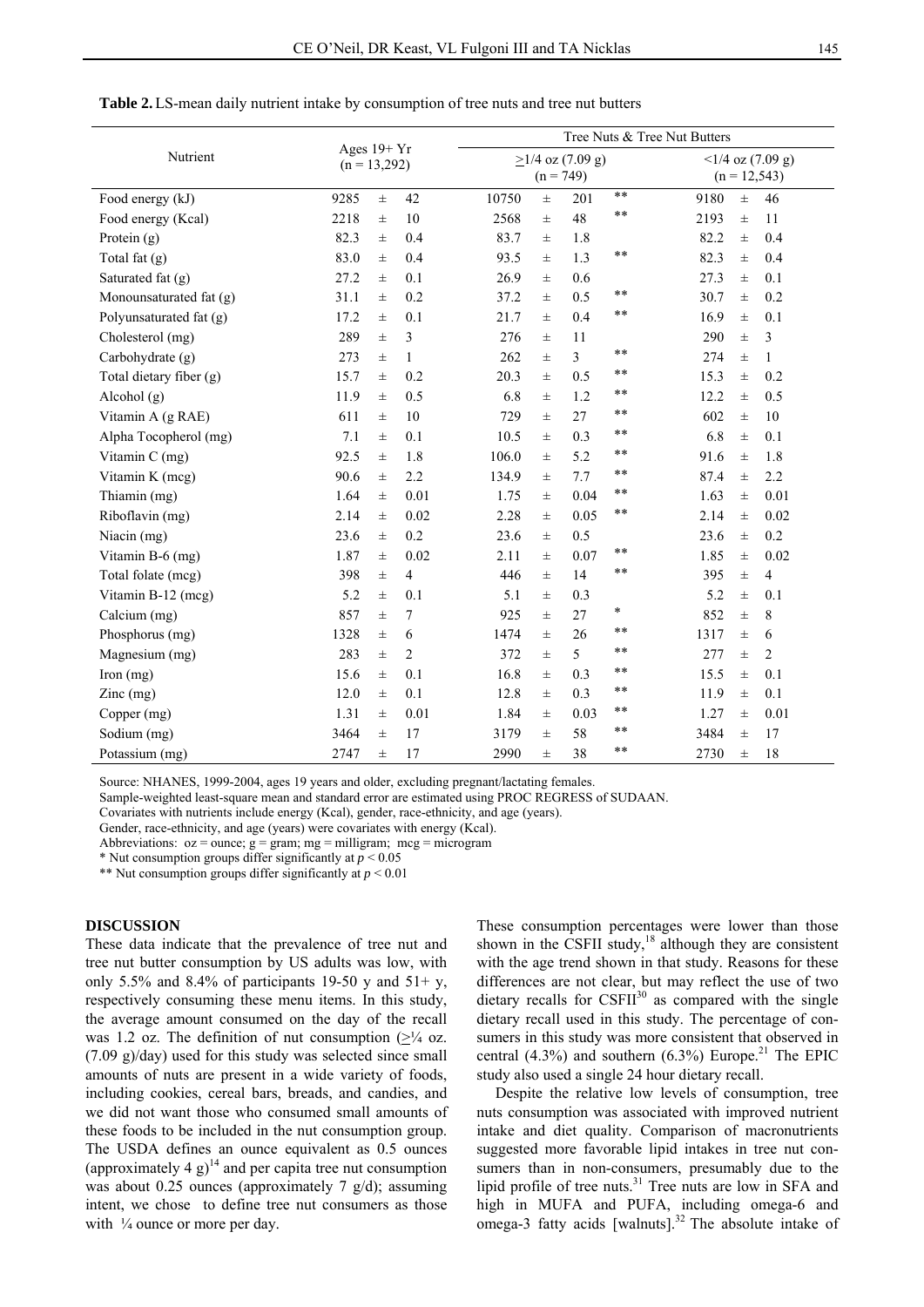|                                    | Ages $19+Yr$<br>$(n = 13,292)$ |       |                |      | Tree Nuts & Tree Nut Butters |      |                 |      |       |                     |  |  |
|------------------------------------|--------------------------------|-------|----------------|------|------------------------------|------|-----------------|------|-------|---------------------|--|--|
| MyPyramid Food Group               |                                |       |                |      | $>1/4$ oz (7.09 g)           |      |                 |      |       | $< 1/4$ oz (7/09 g) |  |  |
|                                    |                                |       |                |      | $(n = 749)$                  |      | $(n = 12, 543)$ |      |       |                     |  |  |
| Total fruit (cup)                  | 1.01                           | $\pm$ | 0.03           | 1.38 | $\pm$                        | 0.06 | **              | 0.98 | $\pm$ | 0.03                |  |  |
| Whole fruit (cup)                  | 0.60                           | $\pm$ | 0.02           | 0.93 | $\pm$                        | 0.05 | **              | 0.57 | $\pm$ | 0.02                |  |  |
| Total vegetables (cup)             | 1.62                           | $\pm$ | 0.02           | 1.68 | $\pm$                        | 0.07 |                 | 1.62 | $\pm$ | 0.02                |  |  |
| Dark green/orange vegetables (cup) | 0.19                           | $\pm$ | 0.01           | 0.30 | $_{\pm}$                     | 0.02 | **              | 0.18 | $\pm$ | 0.01                |  |  |
| Total grains (oz)                  | 6.79                           | $\pm$ | 0.06           | 6.08 | $_{\pm}$                     | 0.17 | **              | 6.84 | $\pm$ | 0.06                |  |  |
| Whole grains $(oz)$                | 0.65                           | $\pm$ | 0.02           | 0.92 | $\pm$                        | 0.06 | **              | 0.63 | $\pm$ | 0.02                |  |  |
| Milk group (cup)                   | 1.57                           | $\pm$ | 0.02           | 1.67 | $_{\pm}$                     | 0.09 |                 | 1.56 | $\pm$ | 0.02                |  |  |
| Meat group (oz)                    | 5.93                           | $\pm$ | 0.06           | 7.77 | $\pm$                        | 0.24 | **              | 5.80 | $\pm$ | 0.06                |  |  |
| Meat/Poultry/Fish (oz)             | 4.85                           | $\pm$ | 0.06           | 4.11 | $\pm$                        | 0.19 | **              | 4.90 | $\pm$ | 0.06                |  |  |
| Eggs (oz)                          | 0.47                           | $\pm$ | 0.01           | 0.52 | $\pm$                        | 0.05 |                 | 0.46 | $\pm$ | 0.01                |  |  |
| Soy products $(oz)$                | 0.05                           | $\pm$ | 0.01           | 0.08 | $\pm$                        | 0.02 |                 | 0.05 | $\pm$ | 0.01                |  |  |
| Nuts $&$ seeds (oz)                | 0.57                           | $\pm$ | 0.02           | 3.06 | $\pm$                        | 0.13 | **              | 0.39 | $\pm$ | 0.02                |  |  |
| Legumes (cup)                      | 0.11                           | $\pm$ | 0.00           | 0.10 | $\pm$                        | 0.01 |                 | 0.12 | $\pm$ | 0.01                |  |  |
| Oils (gram)                        | 18.0                           | $\pm$ | 0.2            | 30.6 | $\pm$                        | 0.9  | **              | 17.1 | $\pm$ | 0.2                 |  |  |
| Solid fat (gram)                   | 47.9                           | $\pm$ | 0.3            | 41.1 | $\pm$                        | 0.9  | **              | 48.4 | $\pm$ | 0.3                 |  |  |
| Added sugars (tsp)                 | 22.2                           | $\pm$ | 0.4            | 18.0 | $_{\pm}$                     | 0.7  | **              | 22.5 | 士     | 0.4                 |  |  |
| SoFAAS calories (Kcal)             | 893                            | $\pm$ | 6              | 719  | $\pm$                        | 16   | **              | 906  | $\pm$ | 6                   |  |  |
| SoFAAS calories (KJ)               | 3738                           | $\pm$ | 25             | 3010 | $\pm$                        | 67   | **              | 3793 | $\pm$ | 25                  |  |  |
| Solid fat calories (Kcal)          | 431                            | $\pm$ | 3              | 370  | $\pm$                        | 8    | **              | 436  | 士     | 3                   |  |  |
| Solid fat calories (KJ)            | 1804                           | $\pm$ | 13             | 1549 | $\pm$                        | 33   | **              | 1825 | 士     | 13                  |  |  |
| Added sugars calories (Kcal)       | 356                            | $\pm$ | 6              | 288  | Ŧ                            | 11   | **              | 360  | $\pm$ | 6                   |  |  |
| Added sugars calories (KJ)         | 1490                           | $\pm$ | 25             | 1206 | $\pm$                        | 46   | **              | 1507 | $\pm$ | 25                  |  |  |
| Alcohol calories (Kcal)            | 106                            | $\pm$ | $\overline{4}$ | 60   | $\pm$                        | 10   | **              | 110  | $\pm$ | 5                   |  |  |
| Alcohol calories (KJ)              | 444                            | $\pm$ | 17             | 251  | $\pm$                        | 42   | **              | 460  | 士     | 21                  |  |  |

#### **Table 3.** LS-mean MyPyramid food group intake by consumption of tree nuts and tree nut butters

Source: NHANES, 1999-2004, ages 19 years and older, excluding pregnant/lactating females.

Sample-weighted least-square mean and standard error are estimated using PROC REGRESS of SUDAAN.

Covariates include energy (Kcal), gender, race-ethnicity, and age (years).

Abbreviation: SoFAAS: Solid Fat, Alcohol, Added Sugars

Because this table shows results from the United States food guidance system (MyPyramid), the original units were retained. To convert the units: 1 US liquid cup = 236.6 ml; 1 US dry cup = 275.30 ml; 1 fluid ounce = 29.57 ml; 1 ounce = 28.35 g; 1 US teaspoon = 4.92 ml

\* Nut consumption groups differ significantly at  $p < 0.05$ 

\*\* Nut consumption groups differ significantly at *p* < 0.01

|  |  |  | <b>Table 4.</b> LS-mean HEI-2005 component score by consumption of tree nuts and tree nut butters |  |  |  |  |  |  |  |  |  |
|--|--|--|---------------------------------------------------------------------------------------------------|--|--|--|--|--|--|--|--|--|
|--|--|--|---------------------------------------------------------------------------------------------------|--|--|--|--|--|--|--|--|--|

| HEI-2005 Component                                   | Ages $19+Yr$<br>$(n = 13,292)$ |          |      | Tree Nuts & Tree Nut Butters                               |
|------------------------------------------------------|--------------------------------|----------|------|------------------------------------------------------------|
|                                                      |                                |          |      | $\langle 1/4$ oz (7/09 g)<br>$>1/4$ oz (7.09 g)            |
| Score (maximum)                                      |                                |          |      | $(n = 749)$<br>$(n = 12, 543)$                             |
| Total HEI-2005 Score (100)                           | 50.1                           | $_{\pm}$ | 0.3  | $***$<br>58.8<br>49.5<br>0.6<br>0.3<br>Ŧ<br>$\pm$          |
| Total fruit (5)                                      | 2.13                           | 士        | 0.05 | $* *$<br>2.55<br>0.08<br>2.10<br>0.05<br>$\pm$<br>$_{\pm}$ |
| Whole fruit $(5)$                                    | 1.89                           | 士        | 0.05 | $* *$<br>1.85<br>2.48<br>0.08<br>0.05<br>$\pm$<br>$\pm$    |
| Total vegetables (5)                                 | 3.02                           | $_{\pm}$ | 0.02 | 2.96<br>3.02<br>0.08<br>0.02<br>Ŧ<br>$_{\pm}$              |
| Dark green/orange vegetables $\&$ leg-<br>umes $(5)$ | 1.18                           | $_{\pm}$ | 0.03 | **<br>1.55<br>0.09<br>1.15<br>0.03<br>$\pm$<br>$\pm$       |
| Total grains (5)                                     | 4.16                           | $\pm$    | 0.02 | $* *$<br>4.18<br>3.90<br>0.08<br>0.02<br>$\pm$<br>$+$      |
| Whole grains $(5)$                                   | 0.96                           | $\pm$    | 0.02 | $***$<br>0.95<br>1.18<br>0.06<br>0.02<br>$\pm$<br>$+$      |
| Milk $(10)$                                          | 4.74                           | 士        | 0.06 | 5.06<br>4.72<br>0.20<br>0.05<br>$_{\pm}$<br>士              |
| Meat & Beans $(10)$                                  | 8.15                           | $_{\pm}$ | 0.04 | $***$<br>8.09<br>9.12<br>0.12<br>0.05<br>$\pm$<br>$+$      |
| Oils $(10)$                                          | 5.32                           | $\pm$    | 0.04 | $* *$<br>5.14<br>7.94<br>0.10<br>0.05<br>$+$<br>$\pm$      |
| Saturated fat (10)                                   | 5.95                           | $_{\pm}$ | 0.06 | 5.94<br>6.03<br>0.19<br>0.06<br>$+$<br>士                   |
| Sodium $(10)$                                        | 4.20                           | $\pm$    | 0.05 | 4.13<br>**<br>5.15<br>0.14<br>0.05<br>Ŧ<br>$+$             |
| SoFAAS calories (20)                                 | 8.38                           | 士        | 0.13 | $* *$<br>10.91<br>0.33<br>8.21<br>0.13<br>士<br>$_{\pm}$    |

Source: NHANES, 1999-2004, ages 19 years and older, excluding pregnant/lactating females.

Sample-weighted least-square mean and standard error are estimated using PROC REGRESS of SUDAAN.

Covariates include gender, race-ethnicity, and age (years).

\* Nut consumption groups differ significantly at *p* < 0.05

\*\* Nut consumption groups differ significantly at  $p \le 0.01$ 

SoFAAS = solid fat, alcohol, added sugars; since the program is designed to provide calories, this unit was used; 1 kilocalorie = 4.19 kilojoules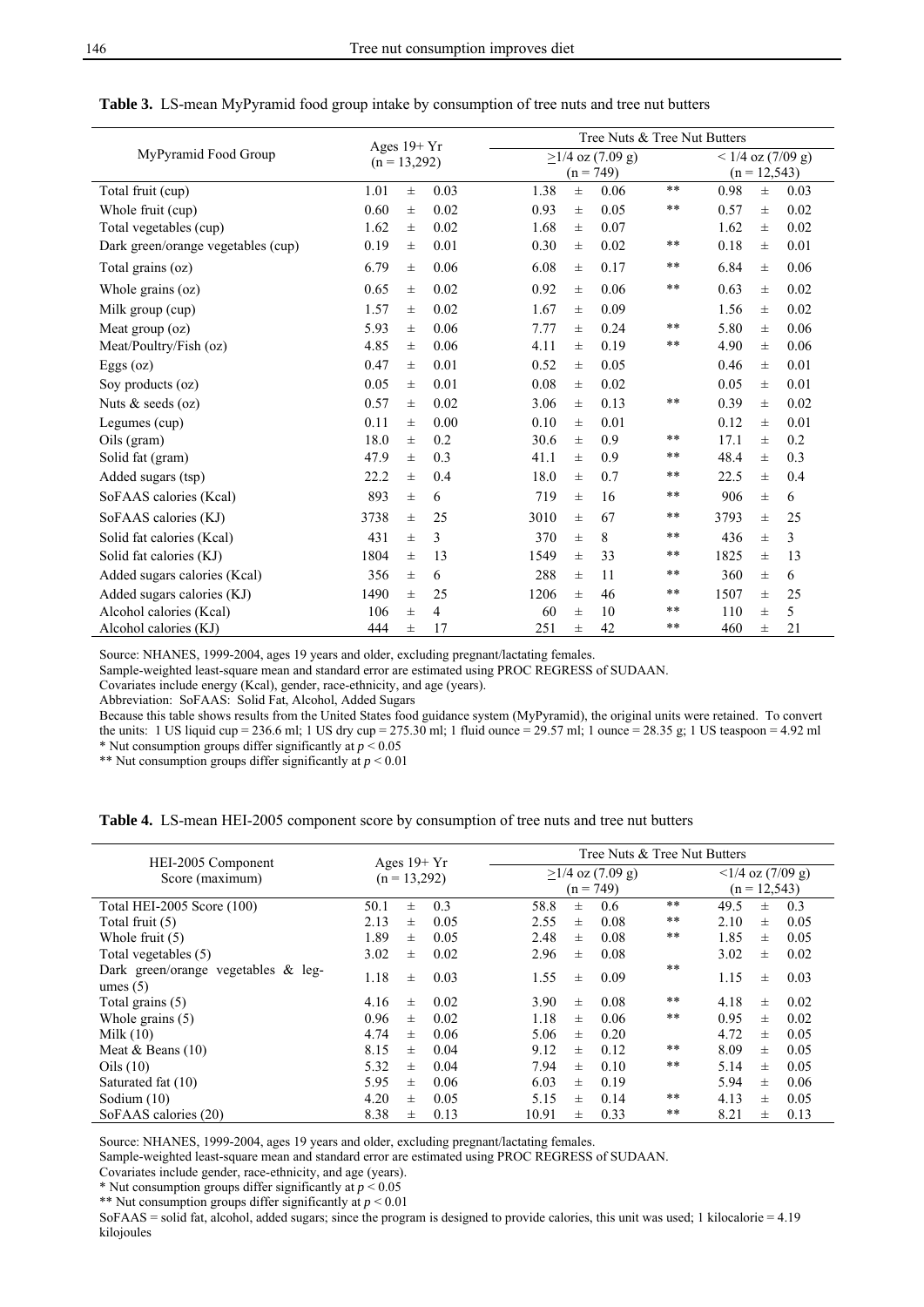total grams of fat was higher in tree nut consumers than in non-consumers; however, the percent energy from fat in the diet was approximately equal: 32.8% in consumers and 33.8% in non-consumers. Thus, both consumers and non-consumers had mean fat intakes within the Acceptable Macronutrient Distribution Range of 20-35% of energy, set by the Institute of Medicine.<sup>33</sup> Mean MUFA and PUFA intakes were significantly higher in nut consumers compared with non-consumers. This may account for some of the positive effects on cardiovascular health observed in tree nut consumers.<sup>6-8</sup>

Tree nut consumers had higher intakes of all adult shortfall nutrients (fiber; vitamins A, C, and E; calcium; magnesium; and potassium), as identified by the 2005 Dietary Guidelines Advisory Committee<sup>34</sup> when compared to non-consumers. Although the nutrient content of individual tree nuts varies, $2,3,31$  most shortfall nutrients, with the exception of vitamin C, are found naturally in tree nuts.<sup>2</sup> Tree nuts are especially rich sources of dietary fiber, vitamin E, and magnesium.<sup>2</sup> For some nutrients, consumption of tree nuts may contribute directly to nutrient intakes as the increase in dietary fiber, vitamin E, and magnesium in adults was 27.2%, 46.7%, and 27.1% higher, respectively, in tree nut consumers as compared to non-consumers. Baseline data from the Nurses' Health study showed that dietary fiber and magnesium intakes were higher in nut consumers than in non-consumers.<sup>11</sup>

Dietary fiber intake is associated with many well known health benefits including improved weight status, serum cholesterol levels, blood pressure, and blood sugar control, $35$  as well as lower levels of C-Reactive Protein and higher levels of adiponectin.<sup>5</sup> Dietary fiber also decreases insulin resistance and is inversely associated with the risk of type 2 diabetes. $36$  The dietary fiber Dietary Reference Intake (DRI) for males 19-50 years and 51+ years is 38 grams/day and 30 grams/day, respectively, and for females of those ages it is 25 grams/day and 21 grams/day, respectively.37 Most adults in the US do not meet the daily fiber requirement.<sup>35</sup> In this study, mean fiber intake in the population, even among nut consumers, was below the Adequate Intake level recommended for individuals; however, mean fiber intake among adults in the U.S. was higher than often reported.<sup>35</sup> The fiber intake of tree nut consumers was higher than the fiber content of the nuts in the diet, suggesting that other high fiber foods are contributing to overall intake and that tree nut consumers may have an overall healthier diet than nonconsumers.

The contribution of vitamin E that tree nuts provide to the diet is especially important since less than 10% of the population meets the Estimated Average Requirement for vitamin E intake<sup>38</sup> from food alone.<sup>38-40</sup> Epidemiologic evidence suggests that vitamin E is associated with a reduced incidence of all cause and cause-specific mortality.<sup>41</sup> Vitamin E is the most potent antioxidant in plasma, and is associated with reduced risk of heart disease, $42,43$ type 2 diabetes, $44$  and hypertension.<sup>10,45</sup> It is also associated with reduced oxidative stress<sup>38</sup> and inflammatory markers associated with heart disease<sup>46</sup> and diabetes.<sup>47</sup> Tree nut consumption may be one way to improve vitamin E intake without supplementation while keeping within the recommendations for dietary fat.<sup>48</sup> Almonds

are an especially rich source of vitamin E with 26.22 mg/100 gm, followed by hazelnuts with  $15.03$  mg/100 gm.<sup>2</sup>

Magnesium is an essential cofactor for over 300 metabolic reactions; higher intake is associated with an inverse risk of type 2 diabetes $49$  and metabolic syndrome.<sup>50</sup> The relationship between magnesium intake and development of cardiovascular risk factors is less clear;<sup>51</sup> however, an inverse relationship has been demonstrated in some studies.53 Most Americans do not meet the recommendations for magnesium.<sup>54</sup> On average in this study, tree nut consumers had total dietary magnesium intake levels that were 74 mg/d higher than non-consumers, and mean magnesium intake among tree nut consumers was approximately equal to the DRI of 350 mg/d. Brazil nuts are an excellent source of magnesium providing 376 mg/100 gm, followed by almonds, cashews and pine nuts with 251- 268 mg/100 gm.<sup>2</sup>

Sodium intake was significantly lower in tree-nut consumers than in non-consumers; although both groups exceeded the recommendations.<sup>55</sup> Tree nuts are naturally very low in sodium with an average content of 2 mg/10.5 g. Tree nuts and tree nut butters are usually consumed as snacks or as ingredients in recipes, $20$  and thus, may be associated with a high sodium intake. In this study, no effort was made to separate raw or plain roasted tree nuts from salted nuts.

In this study, intake of tree nuts was associated with better overall diet quality as indicated by the higher total HEI-2005 score<sup>28</sup> in consumers, compared to non-consumers. Many of the individual components of the total HEI-2005 score were also higher in consumers, including total and whole fruit, dark green/orange vegetables, legumes, total and whole grains, and SoFAAS, compared with nonconsumers. These findings were supported by the improvement in intake in virtually all macro- and micronutrients, except protein, SFA, and vitamin B-12. Epidemiologic studies<sup>20</sup> and small short term feeding studies<sup>56</sup> have also shown that consumption of nuts, including peanuts, improves nutrient intake.

Small percentage increases in mean dietary intake of nutrients among nut consumers compared to nonconsumers might be attributable to increased nut consumption, or it may be that tree nut consumption is an indicator of a better diet (*e.g.*, tree nuts are not a source of vitamin C but this nutrient was 13.0 % higher in tree nut consumers as compared to non-consumers). Assessment of MyPyramid food group intake supports the latter possibility by showing that total and whole fruit and dark green/yellow vegetables were increased in tree nut consumers compared to non-consumers.

#### *Limitations*

This study had several limitations. NHANES is a crosssectional study, thus, causal inferences cannot be drawn. Participants relied on their memory to self-report dietary intakes and, therefore, data were subject to non-sampling errors, such as underreporting of energy and examiner effects. It is not known if tree nuts are reported differently than other foods; if they are, there may be an increased risk of misclassifying consumers and non-consumers. Twenty-four hour dietary recalls may not accurately reflect the usual dietary intake patterns of participants; par-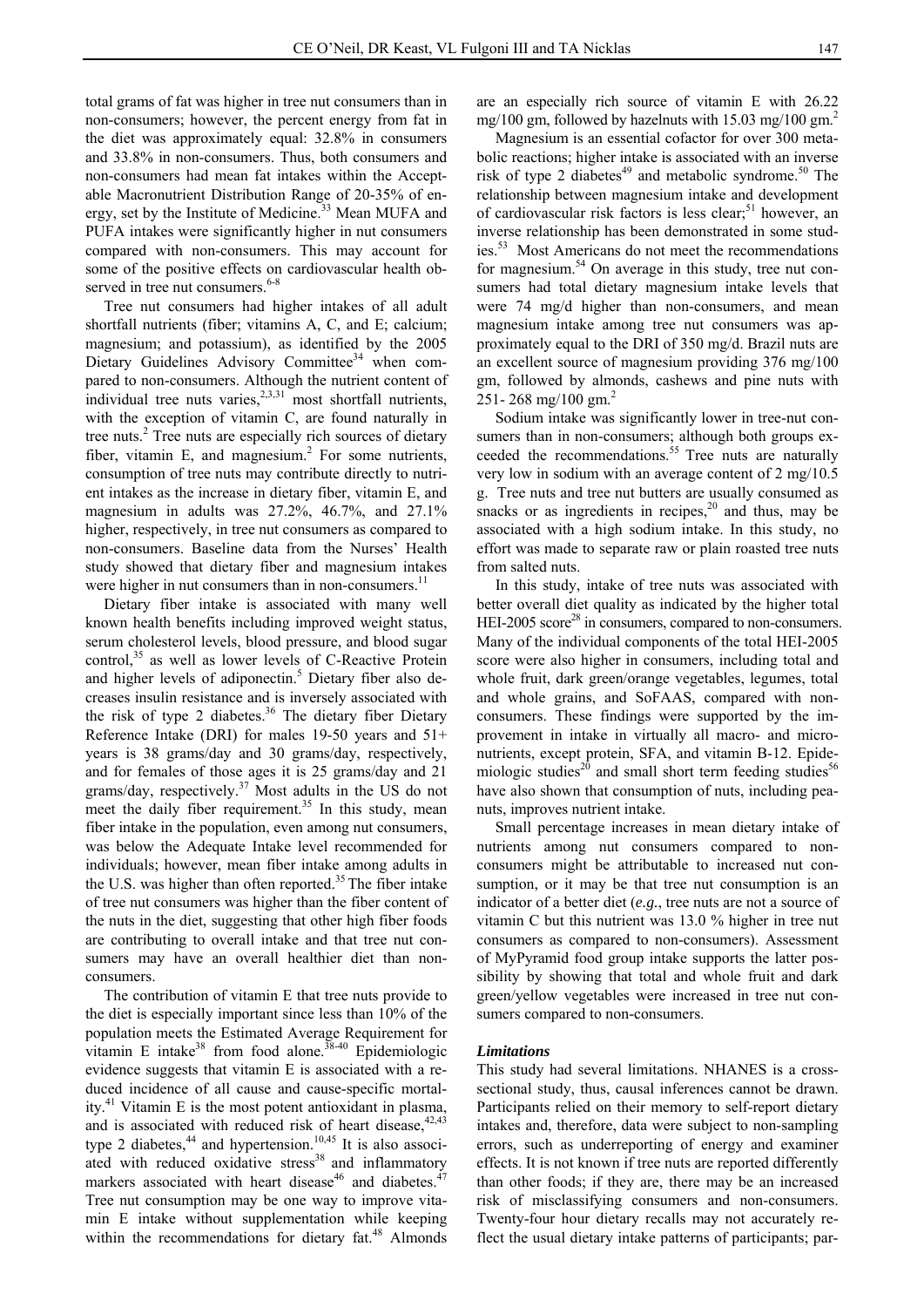ticularly for an episodically consumed food like tree nuts. Although NHANES began collecting two 24-hour dietary recalls in 2003, and the National Cancer Institute has developed a way to determine usual intake from the two recalls,  $57$  this was not used since not all individuals in this study had two dietary recalls. In general, with large samples, such as those used in NHANES, 24-hour recalls produce reasonably accurate group estimates of nutrient intake.58 Lastly, despite a similar nutrient profile, peanuts were not included in the analysis since a recent publication has examined the effect of peanuts on nutrient intake. $20,59$ 

#### *Conclusions and implications*

Consumption of tree nuts in the population was low; however, nutrient intake and diet quality was improved significantly when tree nuts were consumed but mean intakes did not meet most nutrient recommendations. Tree nut consumption should be encouraged by health professionals, including registered dietitians, and nutrition education programs that increase awareness, health benefits, and consumption of tree nuts should be designed. This study also raises the possibility that future dietary recommendations should be specific and perhaps include a separate nut category to encourage consumption.

### **ACKNOWLEDGEMENTS**

This work was supported by the International Tree Nut Council Nutrition Research and Education Foundation and USDA. This work is a publication of the United States Department of Agriculture (USDA/ARS) Children's Nutrition Research Center, Department of Pediatrics, Baylor College of Medicine in Houston, Texas and was also funded in part with federal funds from the USDA/Agricultural Research Service under Cooperative Agreement No. 58-6250-6-003. The contents of this publication do not necessarily reflect the views or policies of the USDA, nor does the mention of trade names, commercial products, or organizations imply endorsement from the US government.

#### **AUTHOR DISCLOSURES**

This work was supported by the International Tree Nut Council Nutrition Research and Education Foundation and USDA. VL Fulgoni III is a consultant to the food industry and has provided consulting services on nutrition/health related issues for the Almond Board of California and the International Tree Nut Nutrition Research and Education Foundation. The other authors have no disclosures other than the stated funding for this research.

#### **REFERENCES**

- 1. Spiller GA, Bruce B. Nuts and Healthy Diets. Vegetarian Nutrition: An International Journal. 1997;1:12–6.
- 2. USDA national nutrient database for standard reference. [cited 2010/01/03]. Available from: http://www.nal.usda. gov/fnic/foodcomp/search.
- 3. Chen CY, Blumberg JB. Phytochemical composition of nuts. Asia Pac J Clin Nutr. 2008;17(S1):329-32.
- 4. Maguire LS, O'Sullivan SM, Galvin K, O'Connor TP, O'Brien NM. Fatty acid profile, tocopherol, squalene and phytosterol content of walnuts, almonds, peanuts, hazelnuts and the macadamia nut. Int J Food Sci Nutr. 2004;55:171-8.
- 5. Salas-Salvadó J, Casas-Agustench P, Murphy MM, López-Uriarte P, Bulló M. The effect of nuts on inflammation. Asia Pac J Clin Nutr. 2008;17(S1):333-6.
- 6. Fraser GE, Sabaté J, Beeson WL, Strahan TM. A possible protective effect of nut consumption on risk of coronary heart disease. The Adventist Health Study. Arch Intern Med. 1992;152:1416-24.
- 7. Hu FB, Stampfer MJ, Manson JE, Rimm EB, Colditz GA, Rosner BA, Speizer FE, Hennekens CH, Willett WC. Frequent nut consumption and risk of coronary heart disease in women: prospective cohort study. BMJ. 1998;317:1341-5.
- 8. Ellsworth JL, Kushi LH, Folsom AR. Frequent nut intake and risk of death from coronary heart disease and all causes in postmenopausal women: the Iowa Women's Health Study. Nutr Metab Cardiovasc Dis. 2001;11:372-7.
- 9. Albert CM, Gaziano JM, Willett WC, Manson JE. Nut consumption and decreased risk of sudden cardiac death in the Physicians' Health Study. Arch Intern Med. 2002;162:1382-7.
- 10. Djoussé L, Rudich T, Gaziano JM. Nut consumption and risk of hypertension in US male physicians. Clin Nutr 2009; 28:10-4.
- 11. Jiang R, Manson JE, Stampfer MJ, Liu S, Willett WC, Hu FB. Nut and peanut butter consumption and risk of type 2 diabetes in women. JAMA. 2002;288:2554-60.
- 12. Bes-Rastrollo M, Sabaté J, Gómez-Gracia E, Alonso A, Martínez JA, Martínez-González MA. Nut consumption and weight gain in a Mediterranean cohort: The SUN study. Obesity (Silver Spring). 2007;15:107-16.
- 13. Federal Food and Drug Administration Qualified Health Claim for Nuts. [cited 2010/01/03]. Available from: http://www.fda.gov/Food/LabelingNutrition/LabelClaims/Q ualifiedHealthClaims/ucm073992.htm#nuts.
- 14. MyPyramid. [cited 2010/01/03]. Available from: http://myp yramid.gov/.
- 15. Third Report of the National Cholesterol Education Program Expert Panel on Detection, Evaluation, and Treatment of High Blood Cholesterol in Adults. [cited 2010/01/03]. Available from: http://www.nhlbi.nih.gov/guidelines/cholest erol/atp3full.pdf
- 16. Appel LJ, Moore TJ, Obarzanek E, Vollmer WM, Svetkey LP, Sacks FM et al. A clinical trial of the effects of dietary patterns on blood pressure. DASH Collaborative Research Group. N Engl J Med. 1997;336:1117-24.
- 17. The Mediterranean Food Guide Pyramid. [cited 2009/21/03]. Available from: http://www.oldwayspt.org/med\_pyramid. html.
- 18. Lin B-H, Frazao E, Allshouse J. U.S. consumption patterns of tree nuts. Food Rev. 2001;24:54-8.
- 19. Food Availability (Per Capita) Data System. [cited 2009/21/03]. Available from: http://www.ers.usda.gov/data /foodconsumption.
- 20. King JC, Blumberg J, Ingwersen L, Jenab M, Tucker KL. Tree nuts and peanuts as components of a healthy diet. J Nutr. 2008;138:1736S-40S.
- 21. Jenab M, Sabaté J, Slimani N, Ferrari P, Maziur M, Casagrande C et al. Consumption and portion sizes of tree nuts, peanuts and seeds in the European Prospective Investigation into Canter and Nutrition (EPIC) cohorts from 10 European countries. Br J Nutr. 2006;96:12-23.
- 22. The NHANES 2003-2004 Dietary Interviews Procedure Manual. [cited 2009/21/03]. Available from: http://www.cdc. gov/nchs/data/nhanes/nhanes\_03\_04/DIETARY\_MEC.pdf
- 23. The USDA Food and Nutrient Database for Dietary Studies, 2.0–Documentation and User Guide. [cited 2009/02/03]. Available from: http://www.ars.usda.gov/SP2UserFiles/ Place/12355000/pdf/fndds2\_doc.pdf#title.
- 24. Food Commodity Intake Database. [cited 2009/05/07]. Available from: http://www.ars.usda.gov/Services/docs.htm? docid=14514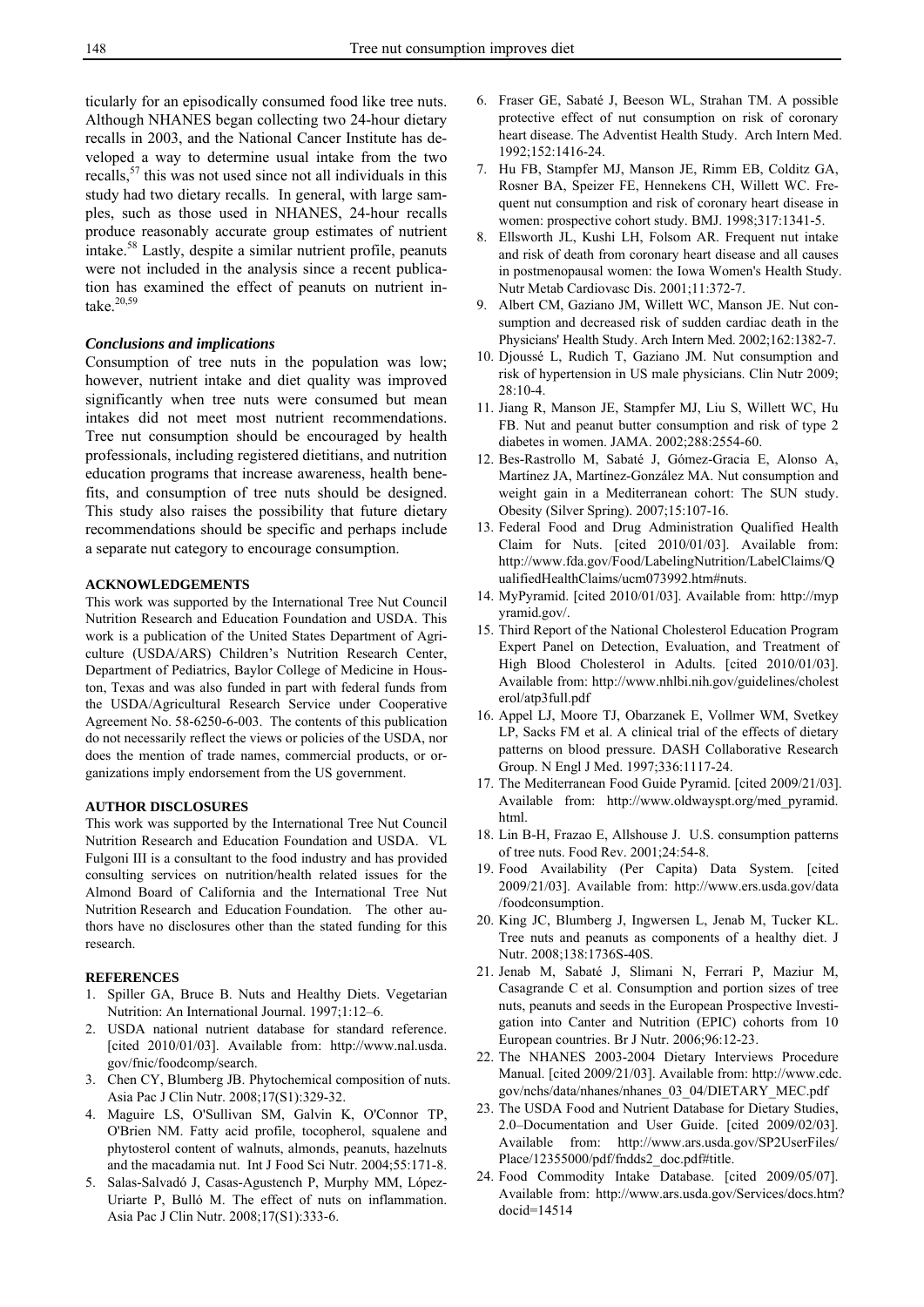- 25. The USDA Food and Nutrient Database for Dietary Studies, 1.0–Documentation and User Guide. [cited 2009/18/12]. Available from: http://www.ars.usda.gov/services/docs.htm? docid=7673.
- 26. Guenther PM, Reedy J, Krebs-Smith SM, Reeve BB, Basiotis PP. Development and Evaluation of the Healthy Eating Index-2005: Technical Report. Center for Nutrition Policy and Promotion, U.S. Department of Agriculture. 2007. [cited 2010/24/01]. Available from: http://www.cnpp. usda. gov/HealthyEatingIndex.htm.
- 27. Guenther PM, Reedy J, Krebs-Smith SM. Development of the Healthy Eating Index-2005. J Am Diet Assoc. 2008;108: 1896-901.
- 28. Guenther PM, Reedy J, Krebs-Smith SM, Reeve BB. Evaluation of the Healthy Eating Index-2005. J Am Diet Assoc. 2008;108:1854-64.
- 29. Center for Nutrition Policy and Promotion. Healthy Eating Index-2005 Development and Evaluation Technical Report Support Files. [cited 2009/02/03]. Available from: http:// www.cnpp.usda.gov/HealthyEatingIndex-2005report.htm.
- 30. What we Eat in America 1994-1996, 98. Continuing Survey of Intake by Individuals. [cited 2010/03/01]. Available from: http://www.ars.usda.gov/SP2UserFiles/Place/1235500 0/pdf/Csfii98.pdf
- 31. Ros E, Mataix J. Fatty acid composition of nuts--implications for cardiovascular health. Br J Nutr. 2006;96(S2):S29-S 35.
- 32. Griel AE, Kris-Etherton PM. Tree nuts and the lipid profile: a review of clinical studies. Br J Nutr. 2006;96(S2):S68-S78.
- 33. Institute of Medicine (U.S.) Panel on Dietary Reference Intakes for Dietary Reference Intakes for Energy, Carbohydrate, Fiber, Fat, Fatty Acids, Cholesterol, Protein, and Amino Acids. Washington, D.C. National Academies Press, 2002. [cited 2009/07/05]. Available from: http://www.nap. edu/books/0309085373/html
- 34. Dietary Guidelines for Americans 2005 Advisory Committee Report. [cited 2009/21/03]. Available from: http://www. health.gov/dietaryguidelines/dga2005/document/html/execut ivesummary.htm. U.S. Department of Health and Human Services, U.S. Department of Agriculture.
- 35. Slavin JL. Position of the American Dietetic Association: health implications of dietary fiber. J Am Diet Assoc. 2008; 108:1716-31.
- 36. Qi L, Meigs JB, Liu S, Manson JE, Mantzoros C, Hu FB. Dietary fibers and glycemic load, obesity, and plasma adiponectin levels in women with type 2 diabetes. Diabetes Care. 2006;29:1501-5.
- 37. Institute of Medicine (U.S.) Panel on Dietary Reference Intakes for Dietary Reference Intakes for Vitamin C, Vitamin E, Selenium, and Carotenoids. Washington, D.C. National Academies Press, 2002. [cited 2009/07/05]. Available from: http://www.nap.edu/openbook.php?isbn=0309069351
- 38. Maras JE, Bermudez OI, Qiao N, Bakun PJ, Boody-Alter EL, Tucker KL. Intake of alpha-tocopherol is limited among US adults. J Am Diet Assoc. 2004;104:567-75.
- 39. Gao X, Martin A, Lin H, Bermudez OI, Tucker KL. Alpha-Tocopherol intake and plasma concentration of Hispanic and non-Hispanic white elders is associated with dietary intake pattern. J Nutr. 2006;136:2574-9.
- 40. Traber MG, Frei B, Beckman JS. Vitamin E revisited: do new data validate benefits for chronic disease prevention? Curr Opin Lipidol. 2008;19:30-8.
- 41. Wright ME, Lawson KA, Weinstein SJ, Pietinen P, Taylor PR, Virtamo J, Albanes D. Higher baseline serum concentrations of vitamin E are associated with lower total and cause-specific mortality in the Alpha-Tocopherol, Beta-Carotene Cancer Prevention Study. Am J Clin Nutr. 2006; 84:1200-7.
- 42. Gaziano JM. Vitamin E and cardiovascular disease: observational studies. Ann NY Acad Sci. 2004;1031:280-91.
- 43. Traber MG. Heart disease and single-vitamin supplementation. Am J Clin Nutr. 2007;85(suppl):S293–S229.
- 44. Mayer-Davis EJ, Costacou T, King I, Zaccaro DJ, Bell RA. The Insulin Resistance and Atherosclerosis Study (IRAS). Plasma and dietary vitamin E in relation to incidence of type 2 diabetes: The Insulin Resistance and Atherosclerosis Study (IRAS). Diabetes Care. 2002;25:2172-7.
- 45. Boshtam M, Rafiei M, Sadeghi K, Sarraf-Zadegan N. Vitamin E can reduce blood pressure in mild hypertensives. Int J Vitam Nutr Res. 2002;72:309-14.
- 46. Devaraj S, Tang R, Adams-Huet B, Harris A, Seenivasan T, de Lemos JA, Jialal I. Effect of high-dose alpha-tocopherol supplementation on biomarkers of oxidative stress and inflammation and carotid atherosclerosis in patients with coronary artery disease. Am J Clin Nutr. 2007;86:1392-8.
- 47. Wu JH, Ward NC, Indrawan AP, Almeida CA, Hodgson JM, Proudfoot JM, Puddey IB, Croft KD. Effects of alphatocopherol and mixed tocopherol supplementation on markers of oxidative stress and inflammation in type 2 diabetes. Clin Chem. 2007;53:511-9.
- 48. Gao X, Wilde PE, Lichtenstein AH, Bermudez OI, Tucker KL. The maximal amount of dietary alpha-tocopherol intake in U.S. adults (NHANES 2001-2002). J Nutr. 2006;136: 1021-6.
- 49. Song Y, Manson JE, Buring JE, Liu S. Dietary magnesium intake in relation to plasma insulin levels and risk of type 2 diabetes in women. Diabetes Care. 2004;27:59-65.
- 50. McKeown NM, Jacques PF, Zhang XL, Juan W, Sahyoun NR. Dietary magnesium intake is related to metabolic syndrome in older Americans. Eur J Nutr. 2008;47:210-6.
- 51. Bo S, Pisu E. Role of dietary magnesium in cardiovascular disease prevention, insulin sensitivity and diabetes. Curr Opin Lipidol. 2008;19:50-6.
- 52. Ford ES, Mokdad AH. Dietary magnesium intake in a national sample of US adults. J Nutr. 2003;133:2879-82.
- 53. Salas-Salvadó J, Fernández-Ballart J, Ros E, Martínez-González MA, Fitó M, Estruch R et al. Effect of a Mediterranean diet supplemented with nuts on metabolic syndrome status: one-year results of the PREDIMED randomized trial. Arch Intern Med. 2008;168:2449-58.
- 54. Institute of Medicine (U.S.). Panel on Dietary Reference Intakes for Electrolytes and Water. DRI, dietary reference intakes for calcium, phosphorus, magnesium, vitamin D, and fluoride. Washington, D.C: National Academies Press, 2005. [cited 2010/03/01]. Available from: http://www.nap. edu/openbook.php?record\_id=5776
- 55. Institute of Medicine (U.S.). Panel on Dietary Reference Intakes for Electrolytes and Water. DRI, dietary reference intakes for water, potassium, sodium, chloride, and sulfate. Washington, D.C.: National Academies Press, 2005. [cited 2010/21/03]. Available from: http://www.nal.usda.gov/fnic/ DRI//DRI\_Water/water\_full\_report.pdf
- 56. Hollis J, Mattes R. Effect of chronic consumption of almonds on body weight in healthy humans. Br J Nutr. 2007; 98:651-6.
- 57. Usual Dietary Intakes; the National Cancer Institute Method. [cited 2010/03/01]. Available from: http://riskfactor.cancer. gov/diet/usualintakes/method.html
- 58. Hennekens CH, Buring J. Epidemiology in Medicine. Baltimore: Lippincott, Williams, & Wilkins Press; 1987.
- 59. Griel AE, Eissenstat B, Juturu V, Hsieh G, Kris-Etherton PM. Improved diet quality with peanut consumption. J Am Coll Nutr. 2004;23:660-8.